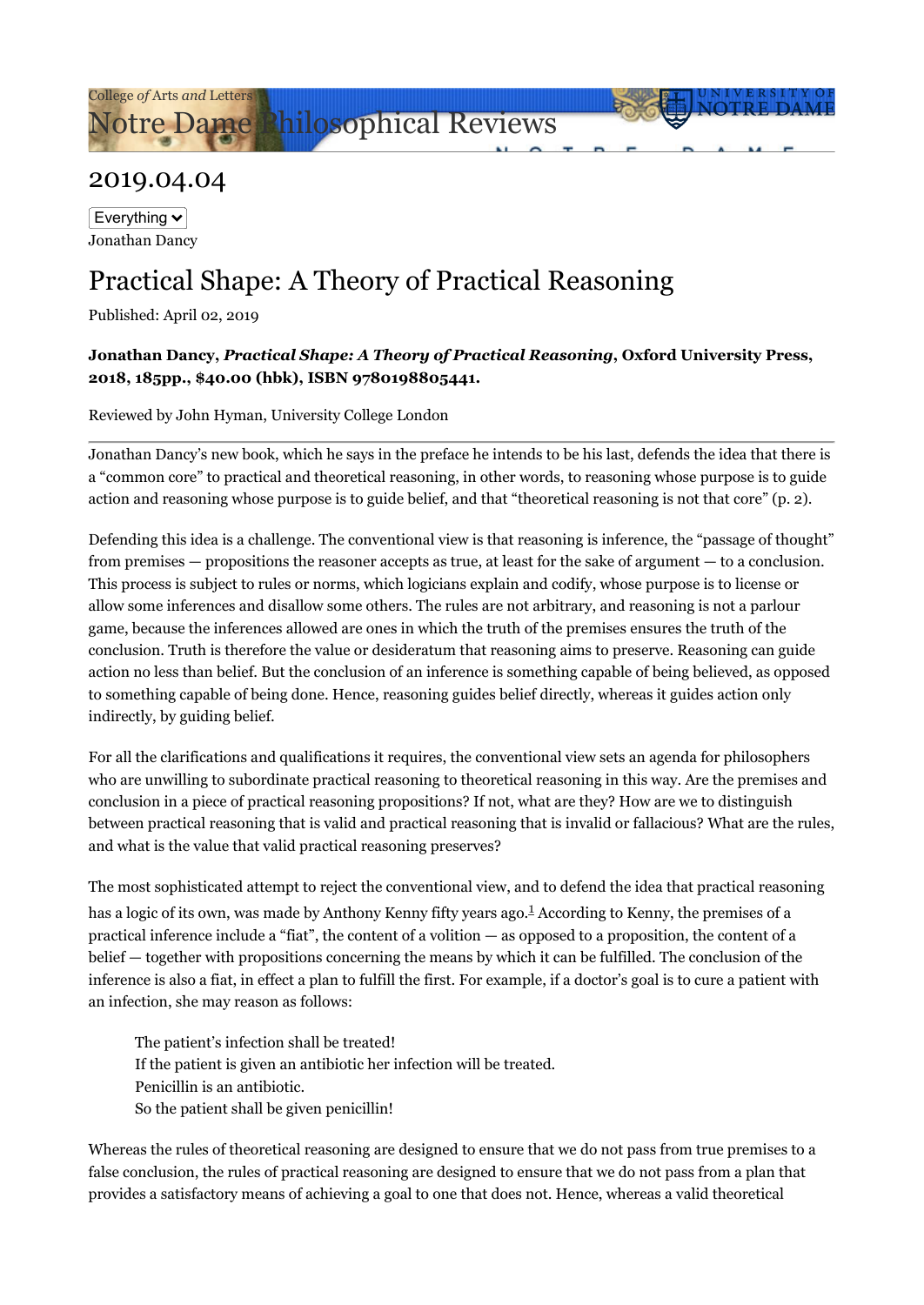inference preserves truth, a valid practical inference preserves satisfactoriness, relative to a goal or set of goals.

According to Kenny, the logic of practical inference is the mirror image of the logic of theoretical inference. Thus, we can confirm that the practical inference above is valid by turning it upside down, replacing the imperative sentences with indicative ones, and confirming that the *theoretical* inference from the proposition that the patient *will* be given penicillin to the conclusion that her infection *will* be treated is valid.

Like Kenny, Dancy rejects the conventional view that practical reasoning is just theoretical reasoning applied to practical questions. Unlike Kenny, he does not have a theory of practical inference to offer in its place. He dismisses the idea of an inference whose conclusion is a fiat, and he acknowledges that an act cannot itself be the conclusion of an inference, as Aristotle is sometimes said to have maintained. The alternative he prefers is "to abandon talk of practical inference altogether" (p. 24). There is practical *reasoning*. It is "a process in which we try to work out how to respond to the situation which confronts us" (p. 97). But reasoning, he maintains, is not a kind of inference.

According to Dancy, reasoning is not a passage from premises to conclusions. Whether practical or theoretical, it is a passage from "considerations" to actions or beliefs they "favour", or appear to favour. The book's title, *Practical Shape*, refers to the "configuration of considerations relevant to one's choice of action", which one seeks to "capture in the mind" (p. 3). What is a consideration? It is a "state of affairs", either one that obtains or one that appears to obtain. We can refer to a state of affairs by means of a *that*-clause, but it is not a proposition. "It is not the proposition that favours, but its truth, or that it is true — and that a proposition is true is itself a state of affairs" (pp. 39-40). And what is favouring? It is "an objective normative relation between considerations and responses" (p. 30), but "nobody has got near offering much of an account of it" (p. 29).

In Dancy's view, reasoning in general "consists in an attempt to determine what sort of response is most favoured by the considerations at issue, and responding that way if one can" (p. 6). This is true whether the response consists in action (when we reason practically) or belief (when we reason theoretically). Furthermore, practical reasoning has a kind of priority over certain kinds of theoretical reasoning, in the following sense: if *R* is a reason to believe that one ought to do X, this is because it is a reason to do X. *R* favours the belief because it favours the action, and not the other way around. (Favouring an action is prior to favouring a decision or intention in the same way.)

When reasoning goes well, "we work from a detailed conception of the situation that confronts us to a response that is of the sort most favoured by the relevant considerations, taken as a whole" (p. 8). However, reasoning that does not go well still qualifies as reasoning, as long as it is "sufficiently similar to the good cases" (p. 6). For example, if someone "determine[s] what sort of response is most favoured by the considerations at issue", but fails to act, this is a case of incomplete reasoning, but it is still a case of reasoning: "an incomplete instance of something is still an instance of that thing. An incomplete house is still a house — just not a complete one" (p. 104).

Dancy's book offers an attractive outline of his conception of practical reasoning. Partly because of his informal style, it is a pleasure to read, and many of the sections into which each chapter is divided offer a simple argument, or a series of reflections on a puzzle or a concept, which provides a good springboard for discussion in a class. However, also partly because of the book's informal style, and because of its brevity as well, there are places where the outline of Dancy's position is puzzling or seems to need some filling in.

First, there is what Dancy calls "the famous, or infamous, favouring relation" (p. 28). Dancy declines to explain what favouring is, commenting blithely that he will set its infamy aside, and rely on its fame. But this is unsatisfactory, for two reasons. First, fame is not a guarantee of clarity: every reader will have her own examples of famous concepts that are irremediably obscure. Second, favouring is not difficult to define.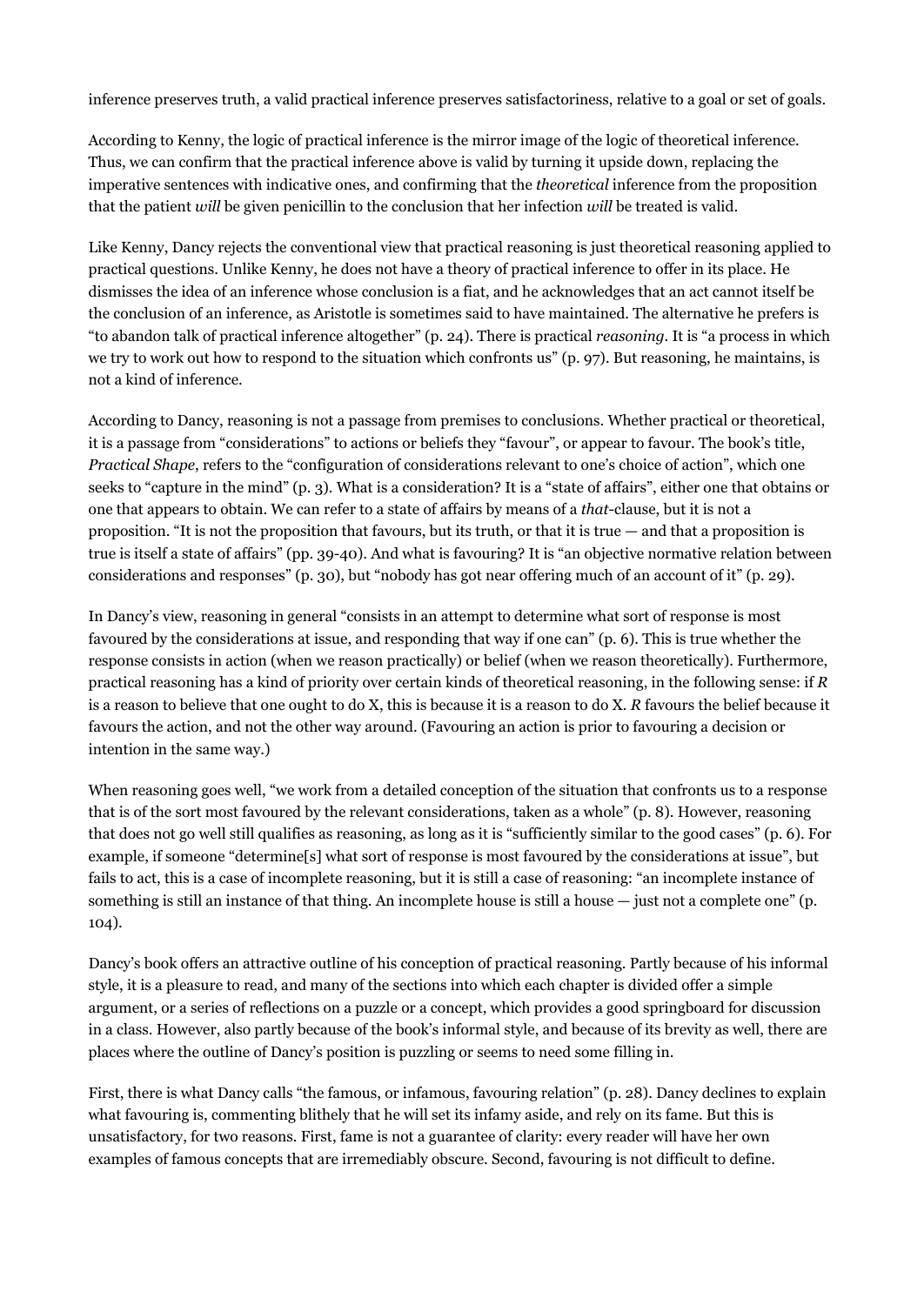Roughly, a reason favours a certain option or alternative, such as doing X or believing Y, if and only if it justifies it, or would do so in the absence of countervailing reasons; and to justify something, in the relevant sense, is to explain why it is just or right (see OED, justify, 6a).

Dancy rejects a similar definition, proposed by John Broome, on the grounds that it "obliterates" the normativity of the favouring relation:

everything is understood in terms of a contribution to the explanation of something normative; the normativity of the thing to be explained does not make the elements of that explanation normative in any way. (p. 96)

In other words, the favouring relation — or as Dancy also calls it the "calling-for" relation — is normative, whereas the explaining relation is not. Definitions like the one proposed above shift the normativity from the relation itself to one of the relata, that is, to the explanandum, *It is just or right to do X or believe Y*. And this "obliterates" the normativity of the relation itself.

But this is quite unconvincing. For comparison, suppose we define the north-of relation by saying that X is north of Y if and only if the distance between X and the North Pole is less than the distance between Y and the North Pole. Does this "obliterate" the spatiality of the north-of relation, since the less-than relation is merely quantitative, so everything is understood in terms of a contribution to the explanation of something spatial? Surely not. The definition does not eliminate or "obliterate" spatiality, because the spatial concept of distance is employed in the definiens, just as the normative concept of justice or rightness is employed in the definition of favouring proposed above.

Dancy is more forthcoming about the kind of thing that favours than he is about the favouring relation. His principal claims are that only what is the case can favour something, and that what is the case is not a proposition, but a state of affairs. Since premises *are* propositions, this is compatible with Dancy's aim of thinking about practical reasoning independently of inference, although one can agree that reasons are not propositions without sharing this aim. And on the face of it, it sounds quite plausible that a *state of affairs*, something that *is the case*, *favours* doing X or believing Y. The idioms sit together nicely. But inevitably the detail is more worrisome.

What are propositions, and what are states of affairs? The *Tractatus* hovers in the background. Like Wittgenstein, Dancy holds that propositions *represent* states of affairs: a true proposition represents an actual or "obtaining" state of affairs, whereas a false proposition represents a merely possible state of affairs, one that does not "obtain". But whereas Wittgenstein is thinking of a sentence — he uses the word "Satz" — Dancy embraces the paradoxical doctrine that a proposition, rather like the Cheshire cat, is a "naked" representation, without *any* non-representational properties — such as the syntactic properties of a sentence, or the colours that make up a painting — on which its representational properties could supervene. And whereas for Wittgenstein a state of affairs is a possible combination of objects, Dancy maintains that it consists in "things being this way rather than that way", or "that the event occurred". He sometimes conveys the impression that any "obtaining" state of affairs can favour doing X or believing Y, but at one point, as we saw above, he suggests that what favours is a specific kind of state of affairs, namely, a proposition's being true: "It is not the proposition that favours, but its truth, or that it is true — and that a proposition is true is itself a state of affairs" (pp. 39-40).

It would take more space than is available to assess these ideas with the patience they deserve. But whether or not they form a coherent picture, it is difficult to discern an *argument* for the claim that it is states of affairs that "favour", beyond the ease with which the various idioms Dancy dwells on can be combined. And while it *is* natural to say that such-and-such a state of affairs favours doing X or believing Y, it isn't *less* natural to say that such-and-such a fact or idea or hypothesis does so. The problem is that it simply isn't possible to devise a convincing argument for any doctrine about the kind of thing that favours without a definition of the favouring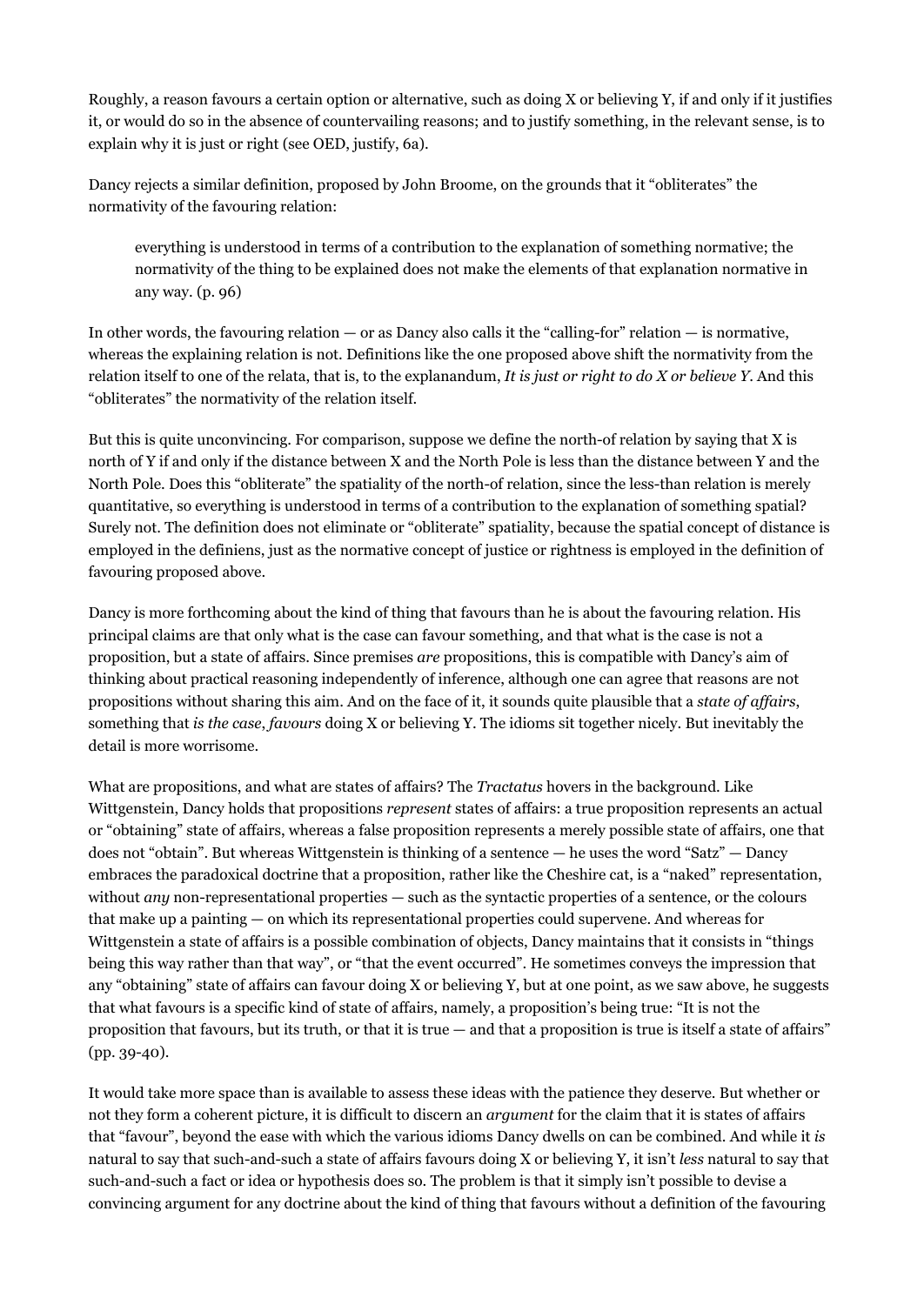relation. How could we settle a debate about what the relata can be or must be, such as who can marry whom, in the absence of a definition of the relation? But as soon as we have a definition, the situation changes. For example, if we accept the definition of favouring proposed above, then we are bound to accept that the kind of thing that favours an option or alternative is an *explanans*, and therefore not a proposition, nor yet a state of affairs, but a fact.[2](#page-4-1) Regardless of whether this is the right approach, it illustrates the fact that clarity about the favouring relation is required for clarity about the kind of thing that favours.

The last topic I shall comment on is inference. Some writers, such as Anscombe, have expressed scepticism about the idea that inference is a kind of mental act or process:

> <span id="page-3-1"></span><span id="page-3-0"></span>That is the picture of a logical step: an act of mind which is making the step from premise to conclusion. . . . the dispute seemed one between people who all agreed there was such a thing as this 'stepping' for assertions or suppositions; but some thought they could see such a 'step' also in the case of practical inference, while others just couldn't descry it at all. But there is no such thing in either case![3](#page-4-2)

The thoughts that occur to us when we acquire beliefs or make plans are usually fragmentary and disjointed, and a "*Therefore*"-thought does not need to occur. But what *is* an inference, if it is not a mental "step"? The minimal answer is that if the grounds on which someone acquires a belief or adopts a plan include a conditional or a quantified proposition (for example, *If the patient is given an antibiotic her infection will be treated*), then we say that the belief was acquired or the plan was adopted as a result of reasoning or inference. And we can evaluate their reasoning by setting out their grounds in sufficient detail to reveal fallacies or gaps, or to confirm that there are none. As Anscombe points out, the logical truths we employ for this purpose are the same, whether the conclusion is a belief or a plan, and in that sense there is only one logic, but the patterns in which we set out their grounds differ, so we can distinguish between theoretical and practical inference, if we wish.

Unlike Anscombe, Dancy maintains that inference *is* a mental process, and that it does consist in taking logical "steps": "passing from beliefs to belief in a certain way" (p. 23), "tracking relations between propositions" (p. 41). But "reasoning" or "deliberation" is a *different* process, one in which we pass from "considerations" to "responses", while "tracking the favouring relation":

when we respond to considerations *as reasons*, we are tracking the favouring relation in which those considerations stand to a way of responding, or, as I tend to put it, acting in the light of those considerations. (p. 29)

"When an agent deliberates well and then acts accordingly," Dancy concludes, "the action done is of the sort most favoured by the considerations rehearsed, taken as a whole" (p. 29).

If we set aside any concerns about the favouring relation, the problem with this conception of deliberation is that it has an inference-shaped hole in the middle. Suppose a doctor is aware of a "configuration of considerations", states of affairs that she has captured in her mind: a patient's needing to be treated for an infection, antibiotics' being a suitable treatment for an infection, and penicillin's being an antiobiotic. Ideally, practical reasoning will lead her to the response that is most favoured by these considerations, taken as a whole, which is prescribing penicillin. But how exactly does it do that? How *does* she "take" these considerations "as a whole"?

Perhaps she *takes as premises* the propositions corresponding to these state of affairs (*The patient needs to be treated for an infection*, etc.); *infers* (that is, takes the "mental step" to the conclusion), *So penicillin is a suitable treatment for the patient*; and then prescribes penicillin for this reason. Perhaps she *takes as premises* a fiat corresponding to the first consideration (*The patient shall be treated for an infection!*) and propositions corresponding to the others (*Antibiotics are a suitable treatment for an infection*, etc.); *infers* (ditto), *So the*